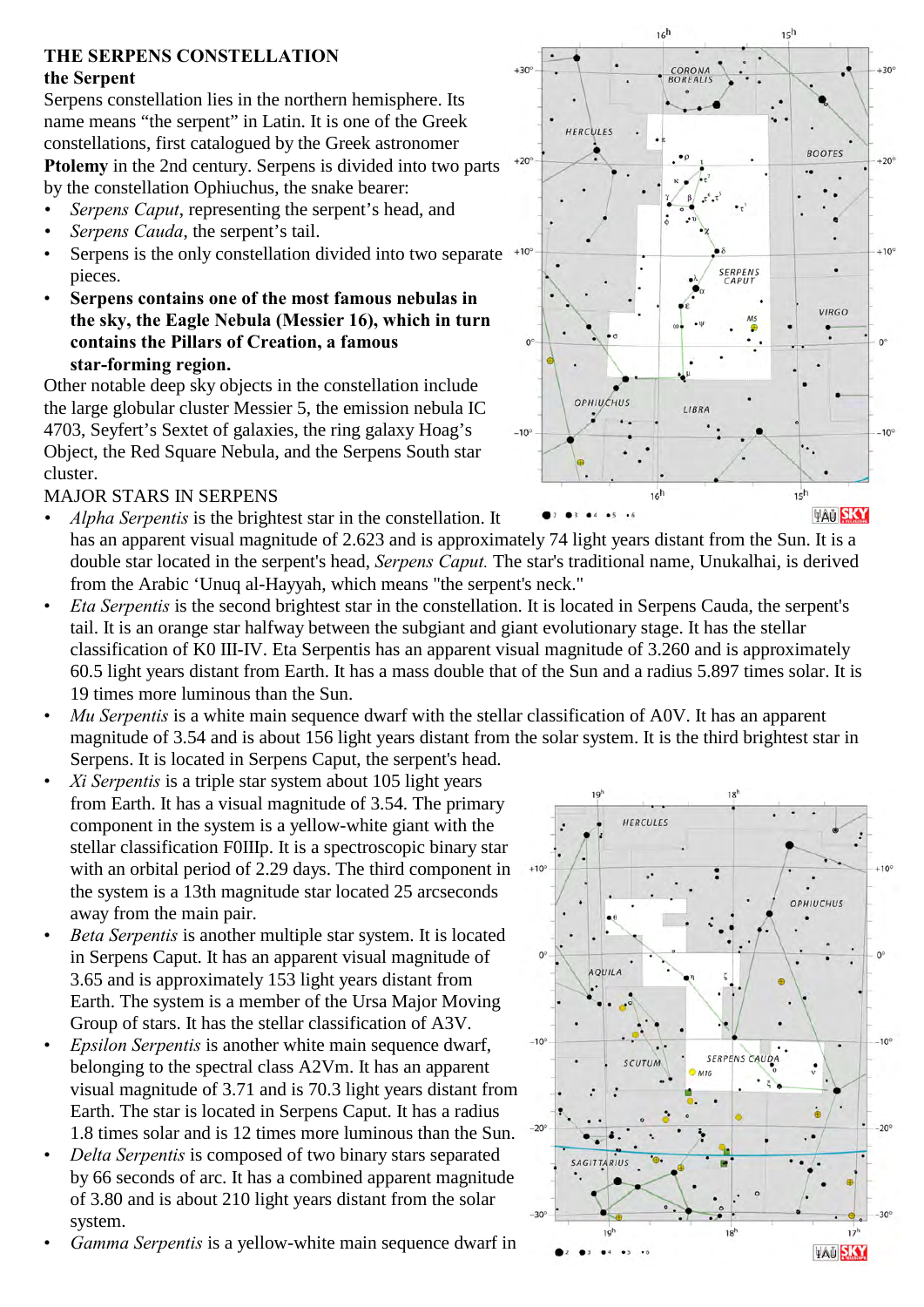Serpens Caput. It belongs to the spectral class F6 V. The star has an apparent visual magnitude of 3.85 and is approximately 36.3 light years distant from the solar system. It has a mass 1.30 times solar and a radius 1.55 times that of the Sun. It is 3.02 times more luminous than the Sun. The star is a suspected variable. It has two 10th magnitude optical companions.

This snake, Serpens, that Ophiuchus holds (the snake-handler, who represents the healer Asclepius), is found on the symbol of medicine worldwide, the caduceus. The staff of Aesculapius was a single snake wrapped around a staff (often confused with the staff of Mercury or Hermes which has two snakes and is said to represent commerce).

# FACTS

- Serpens is the 23rd constellation in size, occupying an area of 637 square degrees.
- *Serpens Caput*, the western part of the constellation, representing the serpent's head, is located in the third quadrant of the northern hemisphere (NQ3). The head is marked by the noticeable group iota, kappa, gamma, phi, nu, rho, and the eight little stars all lettered tau, and consecutively numbered, 10° south from the Crown and 20° due east from Arcturus; the figure line thence winding southwards 15° to Libra, and turning to the southeast and northeast along the western edge of the Milky Way, terminating at its star theta, 8° south of the tail of the Eagle (Aquila) and west of that constellation's delta
- *Serpens Cauda*, the eastern part, representing the serpent's tail, is found in the third quadrant of the southern hemisphere (SQ3).
- The constellation can be seen at latitudes between  $+80^{\circ}$  and  $-80^{\circ}$ .
- **The constellations bordering Serpens Caput are** Boötes, Corona Borealis, Hercules, Libra, Ophiuchus and Virgo.
- **The constellations bordering Serpens Cauda are** Aquila, Ophiuchus, Sagittarius and Scutum.
- Serpens contains two Messier objects Messier 5 (M5, NGC 5904) and Messier 16 (M16, NGC 6611, Eagle Nebula) – and has nine stars with confirmed planets.
- There are two daytime meteor showers associated with the constellation, both peaking between December 18 and 25: the Omega Serpentids and the Sigma Serpentids.
- **Serpens belongs to the Hercules family of constellations**, along with Aquila, Ara, Centaurus, Corona Australis, Corvus, Crater, Crux, Cygnus, Hercules, Hydra, Lupus, Lyra, Ophiuchus, Sagitta, Scutum, Sextans, Triangulum Australe and Vulpecula.

#### MYTH

In Greek mythology, **Serpens constellation represents a giant snake held by the healer Asclepius, represented by Ophiuchus constellation**. Asclepius is usually depicted holding the top half of the snake in his left hand and the tail in his right hand.

**Asclepius was the son of the god Apollo who was said to be able to bring people back from the dead with his healing powers.** In one of the stories, he killed a snake and saw it be brought back to life by a herb that another snake placed on it. It was said that Asclepius later used the same technique.

# DEEP SKY OBJECTS

**Messier 5** is one of the oldest globular cluster belonging to the Milky Way. It has an apparent magnitude of 6.65 and is approx 24,500 light years distant from Earth. The majority of its stars formed more than 12 billion years

ago. Stars in globular clusters form in the same stellar nursery and grow old together. This process should have left the ancient cluster Messier 5 with only old, low-mass stars, which, as they have aged and cooled, have become red giants. Yet astronomers have spotted many young, blue stars in this cluster, hiding amongst the much more luminous ancient stars. Astronomers think that these laggard youngsters, called blue stragglers, were created either by stellar collisions or by the transfer of mass between binary stars. Such events are easy to imagine in densely populated globular clusters, in which up to a few million stars are tightly packed together. It is one of the larger globular clusters known.